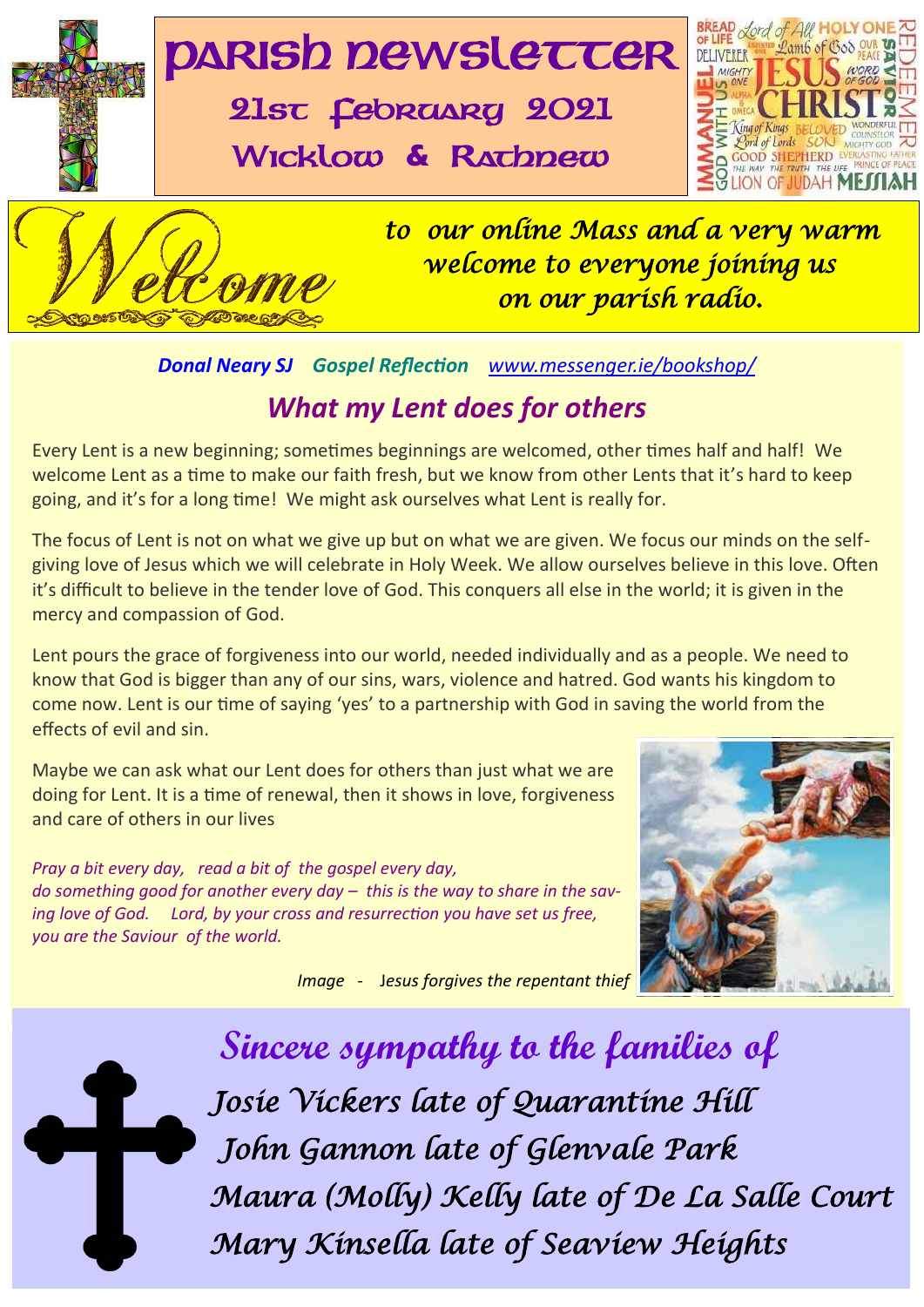# *Mass Intention List*



## *This Weekend ~ 20th & 21st February*

*6.00pm Sally Cahill -Months Mind, Teresa Copeland -1st Anniversary, Albert, Elizabeth, Peter (Barney) & Patrick White & deceased members of the White & O'Brien families, George Duffy deceased members of the Duffy & Callaghan families 11.30am George Byrne, Joey Doyle, Rodney Duffy & Jenny Mary Duffy, Frances Roberts, Kathleen & Jim Conway Gerry Nolan* 

## *22nd ~ 26th February*

| Monday -    | Mary & Paul Rice & Valerie Byrne, Paddy Curran |
|-------------|------------------------------------------------|
| Tuesday -   | Thomas & Margaret Barry, Michael & Anne Barry, |
|             | Thomas & Anne Barry                            |
| Wednesday - | Michael O'Rourke, Margarite O'Reilly,          |
|             | Mary McPartland                                |
| Thursday    | Joe Roberts RD, John & Molly Moore, Nancy Ryan |
| Fríday      | Eileen & Patrick Rowan                         |

## *Next Weekend ~ 27th & 28th February*

*6.00pm Sally Murphy, George Newsome* 

*11.30am Kieran O'Reagan RD, Jack & Nellie Flynn*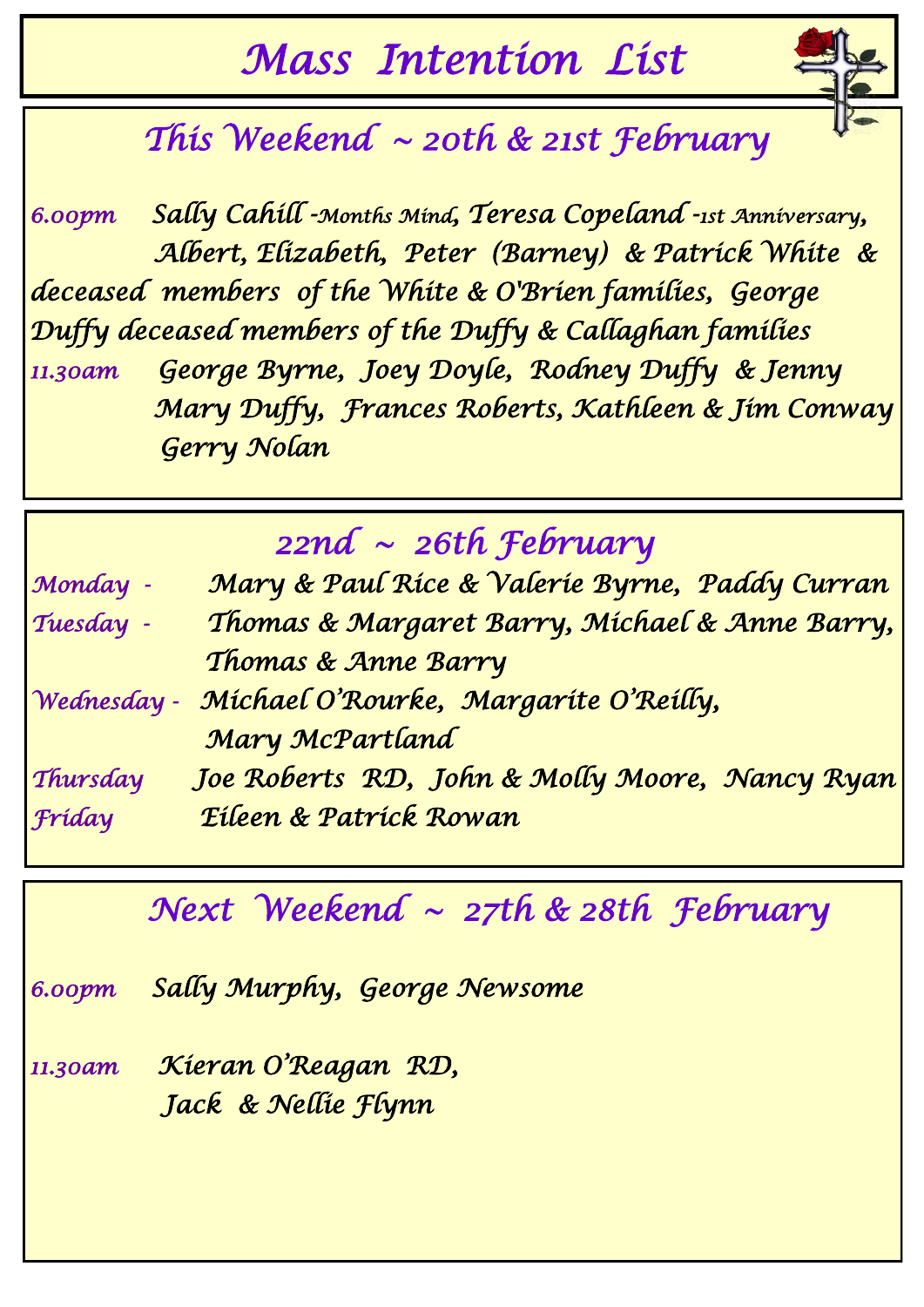### **WEEKLY COLLECTIONS FOR WICKLOW & RATHNEW: up to 07/02/2021**

**2ND COLLECTION / ACCORD** - goes towards diocesan administration  $\epsilon$  130 **ENVELOPE/ CHURCH COLLECTION** - goes towards maintaining our parish  $-\epsilon$  1910

- **1ST COLLECTION / COMMON FUND** pays salaries of Priests of Diocese  $\epsilon$  250
	-
	- -

 *Many thanks for your continued support.* 

#### **NEXT WEEKENDS READINGS - 21ST FEBRUARY 2021**

 First Reading : Genesis 22:12, 9-13, 15-18 Responsorial Psalm 115 Second Reading : Romans 8 :31-34 Gospel: Mark 9: 2-10



 To reflect on the readings please check catholicireland.net / sacredspace.ie / universalis.com



**As we are unable to attend our normal Lenten Masses we will be doing services slightly different this year.**

#### **STATIONS OF THE CROSS -**

**On Friday evenings instead of the Rosary, we will have the Stations of the Cross at 7.30pm.** 

#### **LECTIO DIVINA FOR LENT** -

**continues on Thursday evenings from 7.30pm until 8.30pm on ZOOM. Please leave your name and email with the Parish Office and a link will be sent for the Zoom meeting.** 

**TROCAIRE BOXES - are available in the Church and the Parish Office, please take one home with you** 



### **IDEAS FOR THE 40 ACTS CHALLENGE**

Do something that costs you nothing but brings someone else joy: a walk, a view, a book.

Think of a fun evening plan that will bring someone else joy as well as you. Plan it, and get inviting, when it is safe to do so.

Give something that costs you, and isn't particularly joyful, but brings joy to someone else.

Go shopping. And drop off a package in a donation box in your local area.

Find out about giving blood and make a one-off trip. Start giving blood regularly and give blood as often as you can.

Spend some quality time listening to a friend or family member. Why not have breakfast or lunch together today? Remember social distancing at the moment.

Strike up a conversation with a colleague or classmate who you haven't ever sought out friendship with. Make sure the first three questions are about them.

**Congratus Congress Congress Congress Congress Congress Congress Congress Congress Congress Congress Congress Congress Congress Congress Congress Congress Congress Congress Congress Congress Congress Congress Congress Cong** Be present with quality listening. If someone has shared their worries with you recently, follow up with them and try not to jump in with advice before it's due. If you're up for it, take some courses to help you get better at listening.

for example - donate "Tuesday's coffee money" into **Parties COCO LEE** give an amount of money, into that pot, be specific **Franchise Collection** and that pot, even if it's only a couple of pennies. of cash – for you to use only on generosity. Decide to